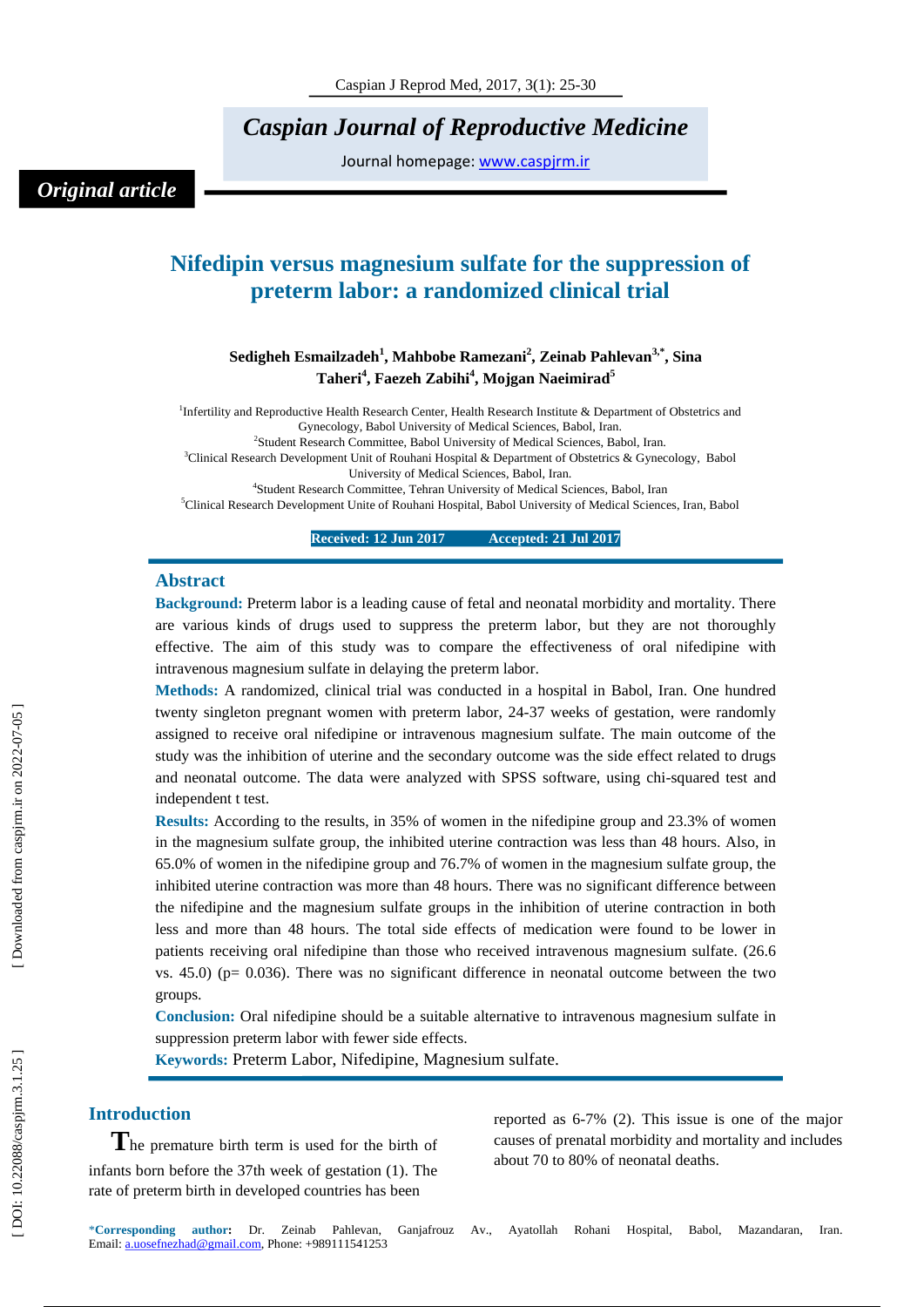

Based on obstetric literature, many approaches have already been recommended to inhibit uterine contractions which include: bed rest, fluid therapy, the administration of sedatives, and the use of Tocolytics (3). The Tocolytic agents include beta -agonists, Magnesium sulfate, calcium antagonists, prostaglandin inhibitors, competitive oxytocin antagonists, Nitric oxide donor drugs, progesterone,  $\alpha$ -17 hydroxyprogesterone caproate, and antibiotics (4).

Magnesium sulfate is the most commonly used tocolytic drug in both Iran and North America (2,5). The mechanism of action in this drug includes reducing the smooth muscles contraction in myometrium through the reduction of acetylcholine release by magnesium at the junction of nerve and muscle, and decreasing the sensitivity of terminal motor end plate to acetylcholine. Due to the known common maternal and fetal complications and the conflicting reports about its effectiveness and costs, this drug is commonly replaced with other drugs, a calcium blocker called Nifedipine (6). Oral nifedipine can inhibit the contraction of the myometrium through the inhibition of calcium influx into smooth muscle cells via blocking the voltage -dependent calcium channels, and according to some studies, it has been introduced as the preferred tocolytic drug in the treatment of preterm birth (7-8). As some patients might need rehospitalization due to complications and high recurrence of preterm labor, we strove to investigate and compare the effects and side effects of the oral nifedipine compared with those of intravenous magnesium sulfate, used for the treatment of preterm labor. Our ultimate goal was to find a better alternative for intravenous magnesium sulfate, the one with better effectiveness and fewer side effects, which is used for the better management of preterm labor.

## **Materials and Methods**

This randomized, clinical trial study was conducted in Ayatollah Rohani Hospital in Babol, north of Iran in 2014 and 2015. The protocol of the study was approved by the Ethics Committee of the Babol University of Medical Sciences, and registered in Iranian Clinical Trial Registry (IRCT: 201301281760N20).The gestational age was estimated through the last menstrual period and the ultrasound exam during the first trimester of pregnancy. The inclusion criteria of the study were: preterm labor occurrence, the gestational age between 24 -34 weeks, at least four contractions with the duration of 30" in a

period of 20 minutes with an increased rate of dilatation and cervical effacement, a previous singleton pregnancy, and a cervical dilatation of more than 5 cm.

We selected 138 eligible patients based on the inclusion criteria. The women with the diagnosed preterm were screened if they had maternal vaginal bleeding, chorioamnionitis, multiple pregnancy, preeclampsia, placenta previa, placental abruption, intrauterine fetal death (IUFD), intrauterine growth retardation (IUGR), fetal distress, fetal major anomaly, heart diseases, liver disease, and maternal hypertension. Finally, 125 women with confirmed preterm labor were provided with a written informed consent. At baseline, intramuscular pethidine 50 mg/ml and 200 cc of lactated ringers were administered by rapid infusion to all patients. If the contractions continued, the injection of betamethasone dipropionate (Diprolene, Diprolene AF, Diprosone, Alphatrex) 12 mg IM was administered in two doses by 24 hours interval. Then, the subjects were randomly assigned to receive oral nifedipine (n= 63) or intravenous magnesium sulfate (n=62) using a means of sealed envelopes. In magnesium sulfate group, 4 g of magnesium sulfate (Alhavi pharmaceutical company, Iran) in 20 minutes, and then, 2 g per hour was intravenously administered with controlled respiration, urine output and deep tendon reflex (DTR), and continued for 12 hours after the cessation of contraction. In the case of the disruption of any of the above or intolerable side effects, sulfate was discontinued temporarily or completely. In the nifedipine group, nifedipine (Alhavi pharmaceutical company, Iran) was administrated initially as oral 10 mg doses, and in case of continued contractions, the doses were continued every 20 minutes to a maximum four doses with controlled blood pressure. Then, 20 mg of nifedipine was prescribed orally every 6 hours in the first 24 hours, and the medication continued as 20 mg every 8 hours in the second 24 hours. Medication was discontinued at any time in the case of blood pressure below 90 50 mm Hg, the heart rate of more than 120 beats per minute, or any intolerable side effects. In both groups, tracing the heart rate was conducted at the beginning, and then simultaneously with fetal heart rate (FHR) monitoring and controlled contractions every 15 minutes during the first hour, and then, every half hour. Of the 125 patients who took nifedpine or magnesium sulfate, three patients in the nifedipine group were excluded due to evidence of no reassuring fetal status and placental abruption (Figure 1). In cases in which the dilation progressed or the contractions were still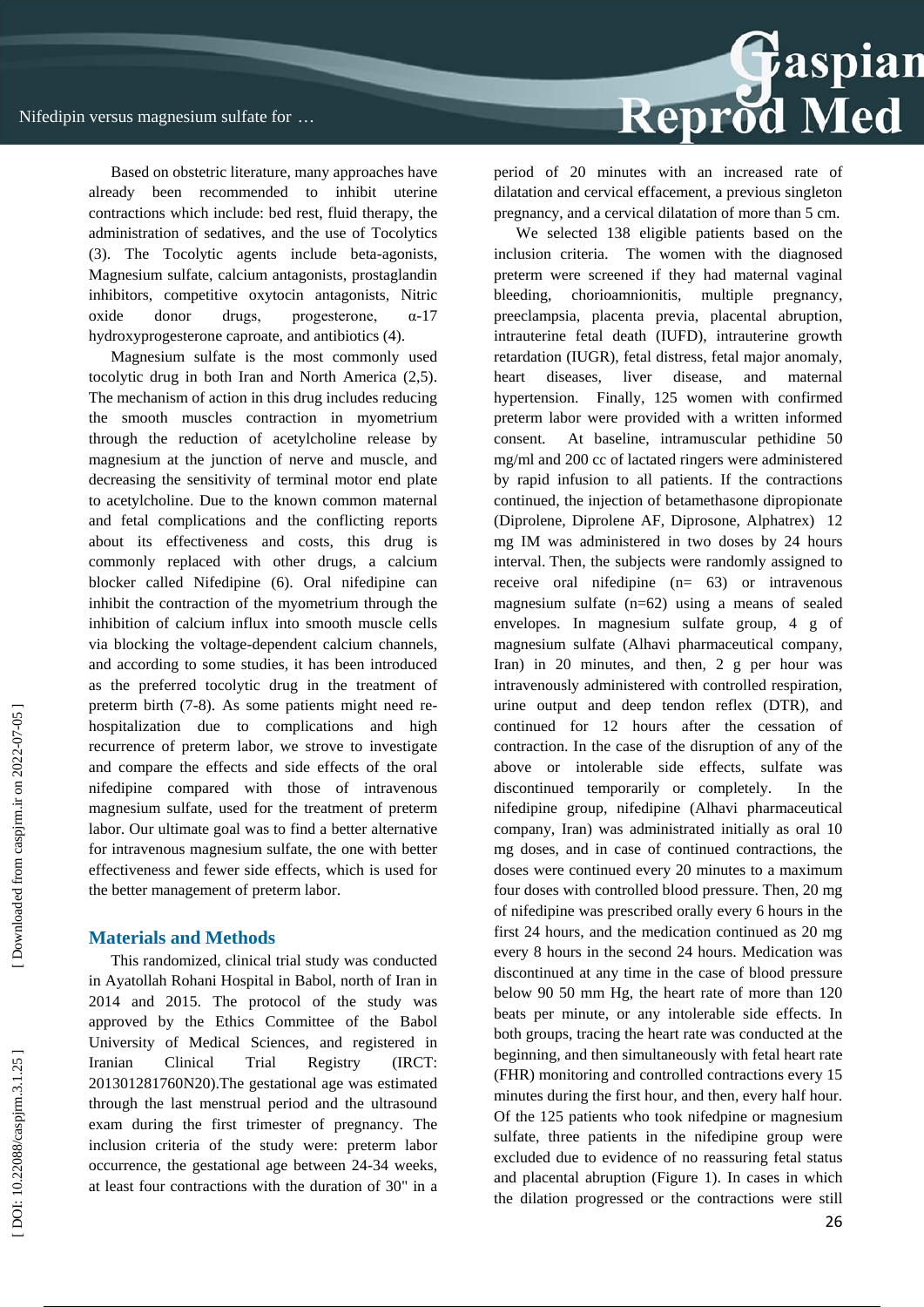



Fig 1. Flowchart of the clinical trial.

going on two hours after the fourth dose of nifedipine or 24 hours after the onset of magnesium sulfate, despite the continued treatment, the situation was considered as not responding to the treatment, and the medication was discontinued. Finally, 120 patients were assessed for the primary and secondary tocolytic effect and side effect of drugs. The primary tocolytic effects were defined as a postponement at 48 hours after the outset the treatment. In addition, the patients who delivered more than 48 hours after the start of the treatment were defined as secondary tocolytic effects. Besides, the side effects of both drugs during the therapy and pregnancy outcomes (Apgar score 1minute, Apgar score 5 minutes, hospitalized in the NICU) were assessed.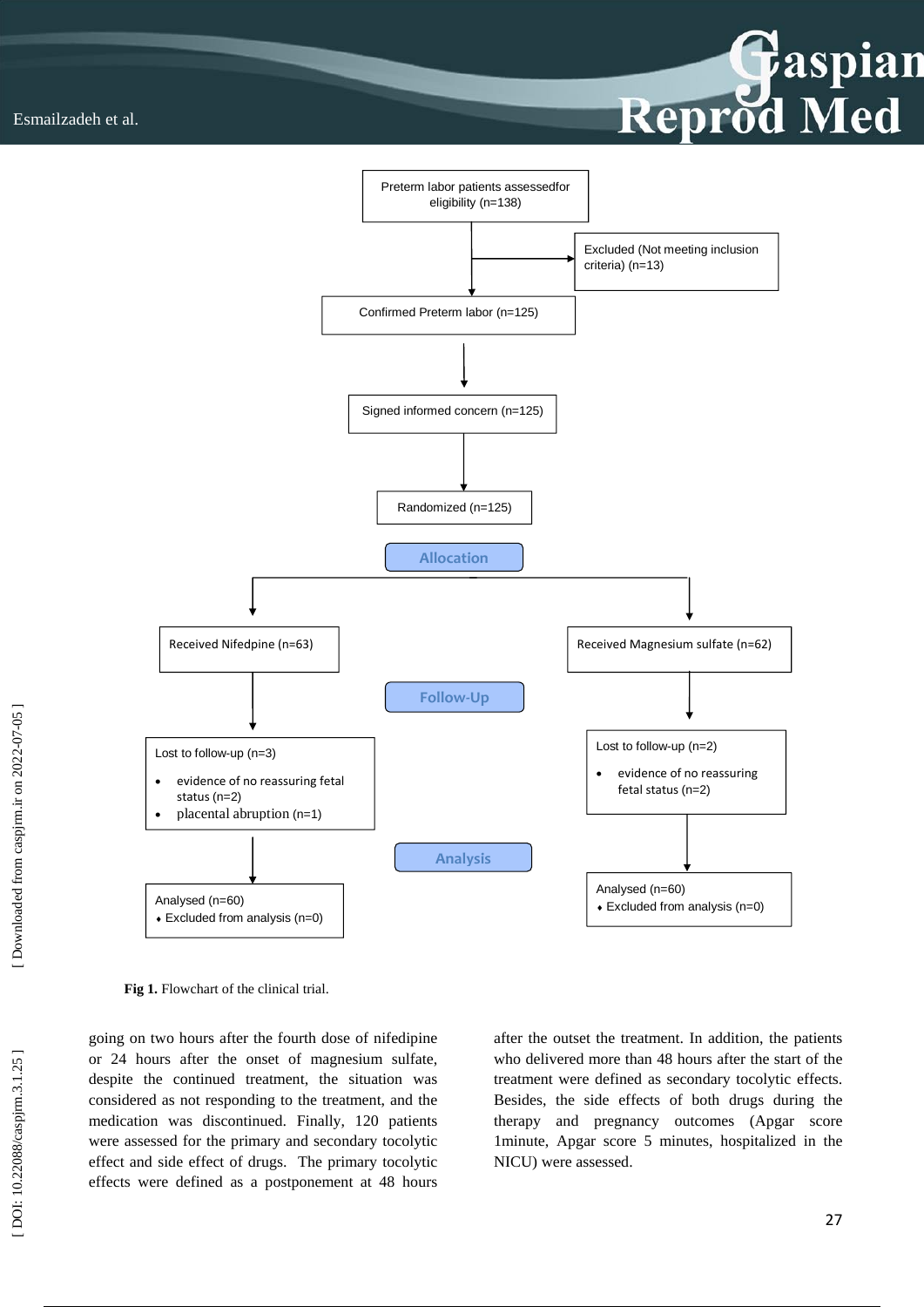#### *Statistical analysis:*

Having collected the data, the statistical analyses were performed by SPSS version 18.0 (SPSS Inc., Chicago, II., USA). Chi -square and Fisher -exact tests were used to determine the association between categorical variables, while the quantitative variables were evaluated using T -Test. All the statistical tests were two -sided and the P -value of less than 0.05 was considered insignificant.

## **Results**

There were no significant differences between the mean age, the gestational age, and the gravity of the participants (Table 1).

Regarding the inhibition of contractions, the difference between the two groups was not significant. The results were as follows: less than 48 hours in 21 patients (35%) in the nifedipine group and 14 patients (23.3%) in the sulfate group; more than 48 hours in 39 patients (65.0%) in the nifedipine group and 46 patients (76.7%) in the sulfate group. (Table 2).

The total side effects of medication were seen in 17 patients (28.3%) in the nifedipine group and in 27 patients (45%) in the magnesium sulfate group. This means that the difference was statistically significant. The nifedipine -receiving patients experienced the side effects less than those receiving sulfate ( $p= 0.036$ ) (Table 2). Hot flashes were significantly higher in the magnesium sulfate group  $[22(36.7\%)$  vs. 5  $(8.3\%)$  in the nifedipine group;  $p= 0.0008$ ]. There were no statistically significant di fferences between the two groups in terms of experiencing hypotension, headaches, nausea, and vomiting.

Natural vaginal delivery was significantly higher in the Nifedipine group  $[25(41.7%)$  vs. 12 (20.0%) in the sulfate group;  $p = 0.010$ ). The need for hospitalization in the NICU arose in 14 (23.3%) infants born in the nifedipine group and 18 cases (30%) born in the sulfate group ( $P = 0.536$ ). The mean Apgar score in one and five minutes in both groups was equal, neither of which was significant (Table 2). There were no significant differences in neonatal outcomes between the two groups .

## **Discussion**

The results of this study proved that both Nifedipine and Magnesium sulfate were effective in the suppression of pretem labor for more than 48 hours. However, the women receiving magnesium sulfate experienced more side effects than those receiving nifedipine.

Reprod Med

The main findings of our study were consistent with the previous clinical trial studies in which there was no significant difference between nifedipine and magnesium sulfate in delaying the preterm labor (9 - 15). However, in Faraji et al.'s (16) study conducted on 100 pregnant women in north of Iran, the mean delayed time in delivery was significantly higher in nifedipine receivers compared with the group receiving magnesium sulfate. This discrepancy could be due to the lower sample size and higher mean of the gestational age, specifically in the group receiving nifedipine (31.5  $\pm$  2.5 weeks in the present study versus  $32.6 \pm 2.8$  weeks in Faraji's study), and the higher dose used in Faraji's study compared with that used in the present study (10 mg every 20 minutes in the present study compared with 10 mg every 15 minutes in the Faraji's study) can be mentioned.

In our study, the administration of magnesium sulfate was associated with more complications when compared with the administration of nifedipine. The observed complications of magnesium sulfate compared with the complications of nifedipine were higher in Lotfalizadeh et al.'s (2) study, which is similar to the results of this study. Compared with the side effects of Nifedipine, which were more similar to the results of this study, the frequency of complications in the group receiving magnesium sulfate was more than that of the nifedipine group in Behnamfar et al.'s study (9). Niroomanesh et al. (11) revealed that the incidence rate of complications in the group receiving sulfate was higher in the group receiving Nifedipine, which was consistent with the findings of Keikhahi et al. (12). But Glock et al. indicated that there was no difference in the incidence of side effects between the group receiving magnesium sulfate and the one receiving Nifedipine (13). Several investigators demonstrated that nifedipine treatment did not

**Table 1.** Demographic characteristics of the participants .

| Variables                  | <b>Magnesium</b><br>sulfate | <b>Nifedipine</b> | <b>P.</b><br>value |
|----------------------------|-----------------------------|-------------------|--------------------|
| Age (Years)                | $25.5 + 4.1$                | $24.9 + 4.3$      | 0.824              |
| Gestational age<br>(Weeks) | $31.8 \pm 2.8$              | $31.5 + 2.5$      | 0.464              |
| Parity                     | $1.6 + 0.9$                 | $1.7+0.7$         | 0.597              |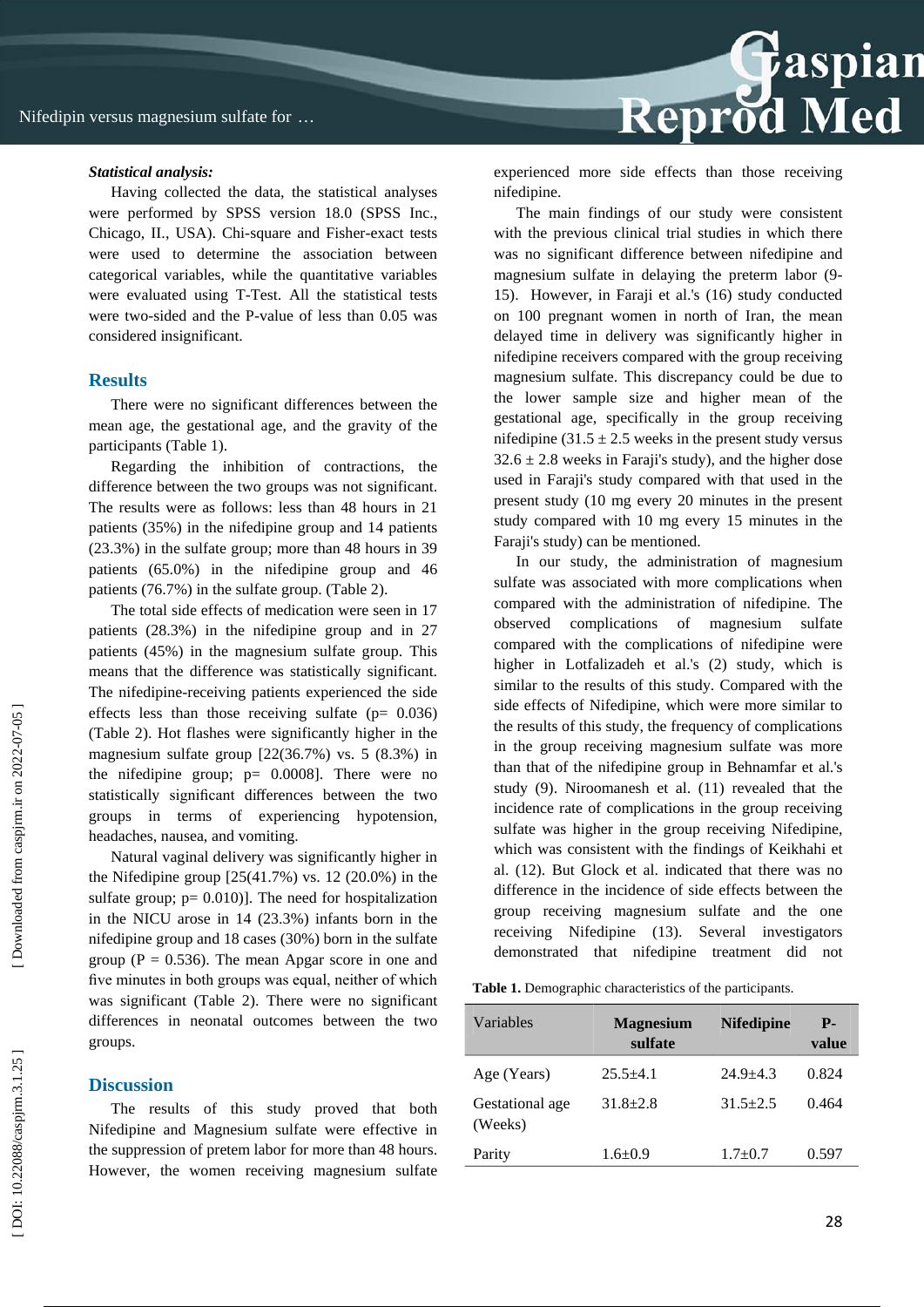**Table 2.** The comparison of outcomes between the two groups of the study .

|                                                   | Magnesium sulfate $(N=60)$ | Nifedipine $(N=60)$ | <b>P</b> value |
|---------------------------------------------------|----------------------------|---------------------|----------------|
| Inhibition of contractions for less than 48 hours | 14(23.3)                   | 21(35.0)            | 0.160          |
| Inhibition of contractions for more than 48 hours | 46(76.7)                   | 39(65.0)            | 0.160          |
| Natural vaginal delivery                          | 12(20.0)                   | 25(41.7)            | 0.010          |
| Side effects                                      |                            |                     |                |
| Dyspnea                                           | 2(3.3)                     | 2(3.3)              | 1.000          |
| Hypotension $\leq 80$ mm Hg                       | 1(1.7)                     | 5(8.3)              | 0.094          |
| Hot flashes                                       | 22(36.7)                   | 5(8.3)              | 0.0008         |
| Nausea/vomiting                                   | 1(1.7)                     | 3(5.0)              | 0.094          |
| Headache                                          | 1(1.7)                     | 1(1.7)              | 1.000          |
| Total side effects                                | 27(45.0)                   | 16(26.6)            | 0.036          |
| Neonatal outcome                                  |                            |                     |                |
| NICU admission*                                   | 18(30.0)                   | 14(23.3)            | 0.408          |
| Apgar score at minute 1 Mean (SD)                 | 8.3(1.2)                   | 8.5(1.0)            | 0.353          |
| Apgar score at minute 5 Mean (SD)                 | 9.6(0.8)                   | 9.4(1.0)            | 0.452          |

\* NICU: Neonatal Intensive Care Unit

influence either fetal or uteroplacental circulation, and that the major maternal adverse effects were due to the vasodilatation effect by nifedipine, which would disappear within short time (14).

Also, the neonatal outcomes, considered in our study, were not different between the two groups, which was consistent with the results of the previous studies (15 -16).

## **Conclusions**

According to our findings, oral nifedipine had the same efficacy in delaying the preterm labor compared with magnesium sulfate with lower side effects. It could also be an alternative choice for magnesium sulfate. However, the clinical application of this drug should be accompanied by systematic reviews and meta -analysis based on present evidence.

## **Conflict of interest**

The authors declared no conflict of interest .

## **References**

- 1. Galini Moghadam T, Baghani Avval M, Khani H. Comparison of the effects of nifedipine with magnesium sulfate in arresting preterm laber. J Babol Univ Med sci. 2006;7(4):48 -52.
- 2 . Lotfalizadeh M, Teymoori M. Comparison of nifedipine and magnesium sulfate in the

treatment. The Iranian Journal of Obstetrics, Gynecology and Infertility.2010;13(2):7 -12.

Reprod Med

- 3 . Gunningham FG, Leveno kJ, Bloom SL, Houth JC, Rouse DJ, Spong CY. Williams Obsterics. 23nd ed. New York: McGraw - Hill.2010:804 - 811.
- 4 . Hubinont C, Debieve F. Prevention of preterm labour: 2011 update on tocolysis. J Pregnancy. 2011;2011:941057.
- 5 . Grimes DA, Nanda K. Magnesium sulfate tocolysis: time to quit. Obstet Gynecol. 2006;108(4):986 -989.
- 6 . Deirdre J, Lyell DJ, Pullen k, et al. Magnesium Sulfate compared with nifedipine for acute tocolysis of preterm labour: a randomized controlled trial. Obstet & Gynecol. 2007; 110(5): 1170 -1171.
- 7 . Haghighi L. Prevention of preterm delivery: nifedipine or magnesium sulfate. Int J Gynaecol Obstet. 1999;66(3):297 -298.
- 8 . Conde -Agudelo A, Romero R, Kusanovic JP. Nifedipine in the management of preterm labor: a systematic review and metaanalysis. Am J Obstet Gynecol. 2011;204(2):134 e1 -20.
- 9 . Behnamfar F, Behrashi M, Samimi M, Mazouchi T, Mousavi SGA. A comparative study on the preventive effect of Nifedipine and Magnesium sulfate in preterm labor. KAUMS Journal (FEYZ). 2001;5(2):1 -7.

[Downloaded from caspjrm.ir on 2022-07-05]